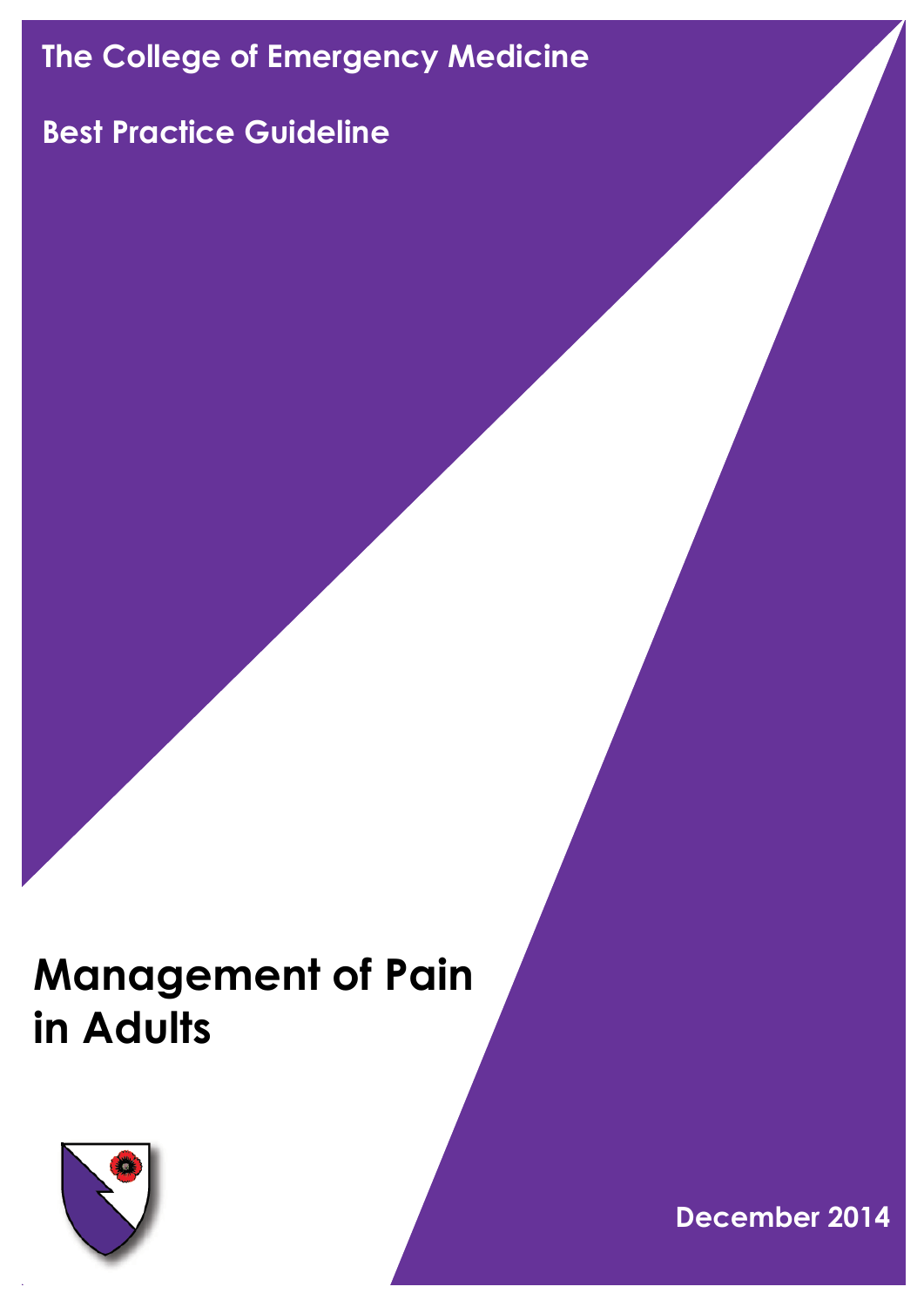## **Summary of recommendations**

- 1. Recognition and alleviation of pain should be a priority when treating the ill and injured. This process should start at triage, be monitored during their time in the ED and finish with ensuring adequate analgesia at, and if appropriate, beyond discharge.
- 2. The CEM standard of analgesia for moderate and severe pain within 20 minutes of arrival in the ED should be applied to patients in all Emergency Departments.
- 3. Patients in severe pain should have the effectiveness of analgesia re-evaluated within 30 minutes of receiving the first dose of analgesia.
- 4. Pain management should be regularly audited, ideally annually.
- 5. Training in pain relief for all staff involved in patient care is essential to ensure quality and timely management.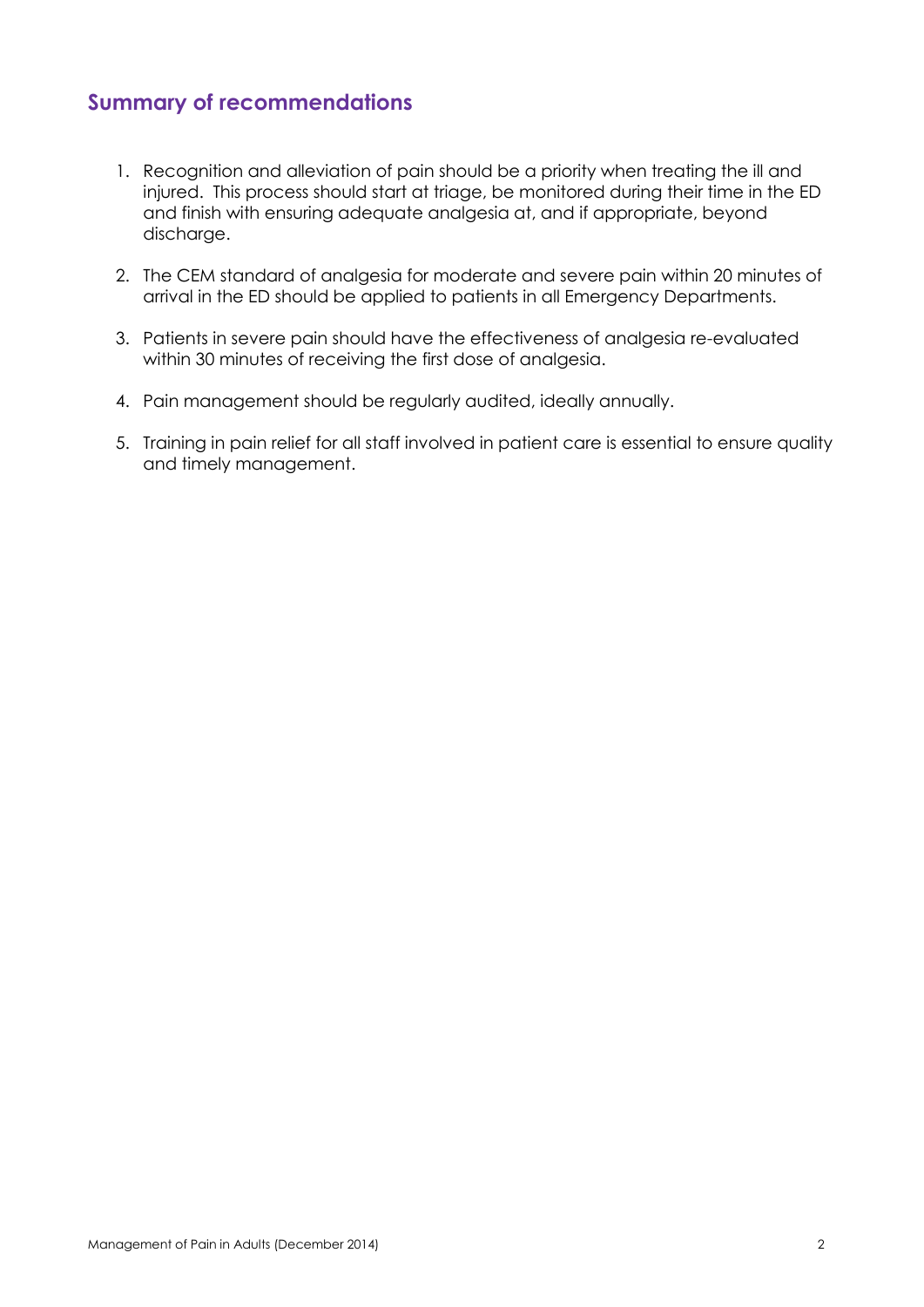## **Scope**

This guideline has been developed and reviewed in order to provide clear guidance on the standards for timeliness of provision of analgesia, and to provide an approach to the delivery of analgesia for adult patients presenting to the emergency department (ED). The guidance does not cover children, palliative care or the issue of discharge medication.

## **Reason for development**

Pain management is one of the most important components in patient care, which is why it is given such a high priority in the CEM 'Clinical Standards for Emergency Departments' and the Manchester Triage Scale [1].

## **Introduction**

Pain is commonly under-recognised, under-treated and treatment may be delayed [2,3]. Recognition and alleviation of pain should be a priority when treating the ill and injured. This process should start at the triage, be monitored during their time in the ED and finish with ensuring adequate analgesia at, and if appropriate, beyond discharge. There is some evidence that pain relief is related to patient satisfaction [4].

## **Pain Assessment**

Pain assessment forms an integral part of the National Triage Scale [1]. Multiple assessment tools are in use. The better known scales have not been validated in the context of an ED environment but are nevertheless satisfactory for the purpose of pain assessment and management. The recording of pain scores is often suboptimal [3]. The experience of the member of staff triaging will help in estimating the severity of the pain.

The literature suggests that assessment of pain in the ED is often not as good as it could be [5] which is particularly concerning since pain is often the reason for attending, patient assessment is improved by giving adequate analgesia, painful or uncomfortable procedures may be undertaken in the ED and there are clear physiological benefits to providing adequate analgesia [6]. Below a schematic showing potential barriers to adequate pain assessment, adapted from Motov et al [5].

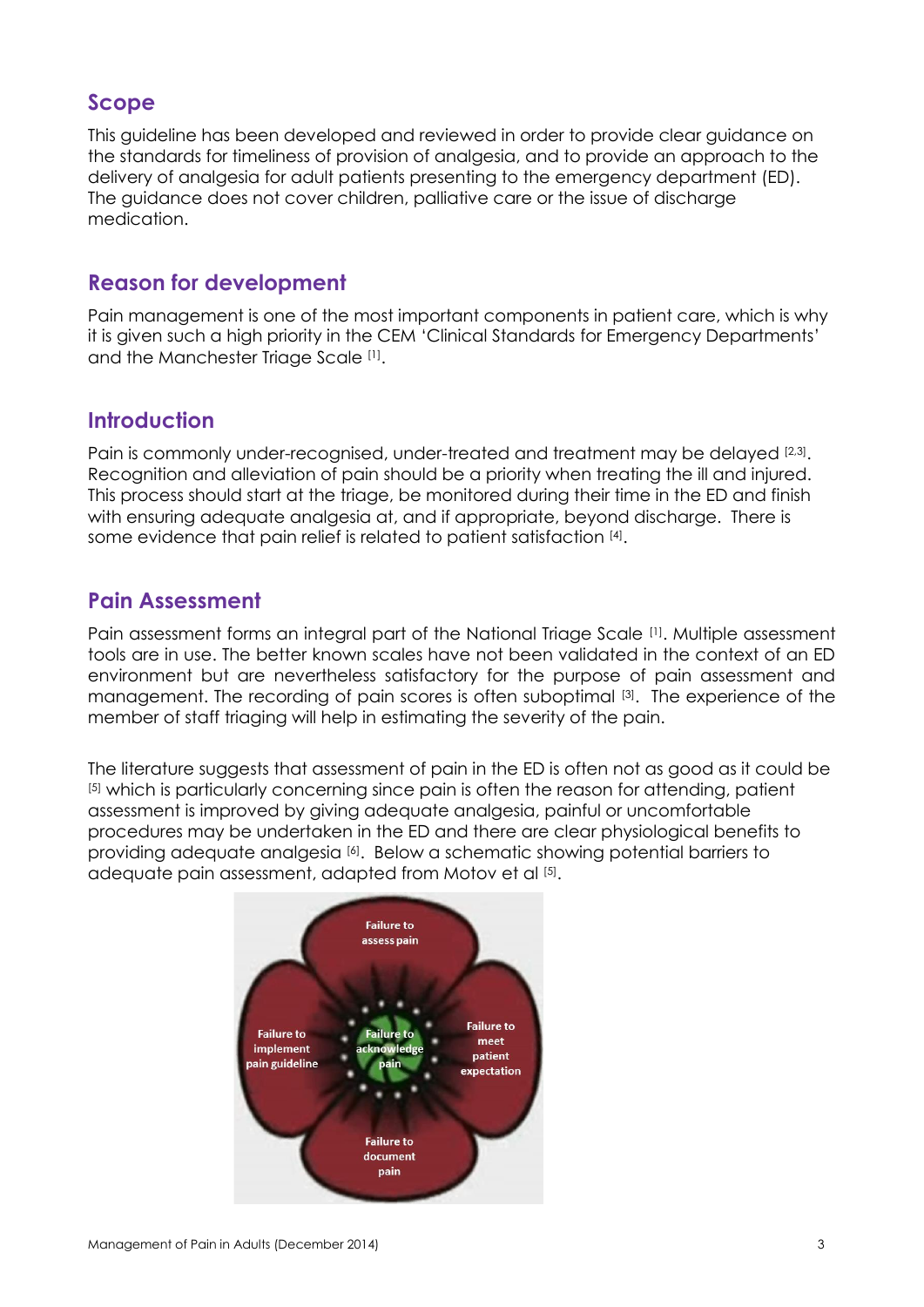## **Assessment of acute pain in the Emergency Department**

|                 | <b>No Pain</b>     | <b>Mild Pain</b>  | <b>Moderate Pain</b>    | <b>Severe Pain</b> |
|-----------------|--------------------|-------------------|-------------------------|--------------------|
|                 | Pain score: 0      | $1 - 3$           | $4 - 6$                 | $7 - 10$           |
| Suggested       | No action          | Oral analgesia    | Oral analgesia          | <b>IV Opiates</b>  |
| route & type of |                    |                   |                         | or                 |
| analgesia       |                    |                   |                         | <b>PR NSAID</b>    |
| Initial         | Within 20 mins of  | Within 20 mins of | Within 20 mins of       | Within 20 mins of  |
| Assessment      | arrival            | arrival           | arrival                 | arrival            |
|                 |                    |                   |                         |                    |
| Re-evaluation   | Within 60mins of   | Within 60mins of  | <b>Within 60mins of</b> | Within 30 mins of  |
|                 | initial assessment | analgesia         | analgesia               | analgesia          |
|                 |                    |                   |                         |                    |

- Using this method of pain scoring it should be possible to adequately assess into one of four categories and treat pain appropriately.
- Once the category has been established, appropriate analgesia may be prescribed according to the flow chart.
- In all cases it is important to think of using other non-pharmacological techniques to achieve analgesia, which may include measures such as applying a dressing or immobilising a limb etc.
- Following reassessment if analgesia is still found to be inadequate, stronger / increased dose of analgesics should be used along with the use of nonpharmacological measures.
- It is important to re-assess the pain control within 30-60 minutes in severe and moderate pain.

## **How to Manage Pain**

Patients in severe pain should be transferred to an area where they can receive appropriate intravenous or rectal analgesia within 20 minutes of arrival. Patients in severe pain should have the effectiveness of analgesia re-evaluated within 30 minutes of receiving the first dose of analgesia.

Patients in moderate pain should be offered oral analgesia at triage / assessment. Patients with moderate pain should have the effectiveness of analgesia re-evaluated within 60 minutes of the first dose of analgesia.

Documentation of analgesia is essential and departments are encouraged to formalise pain recording in the same manner as the regular documentation of vital signs.

The guidance in this document is primarily aimed at ensuring patients get appropriate and adequate analgesia in a timely fashion. When patients first present to the ED the diagnosis may be unclear and it is important that the lack of diagnosis does not delay administration of appropriate analgesia. It is recognised however that there are a number of conditions or presentations in which certain types or combinations analgesics are known to perform particularly well e.g. angina and nitrates.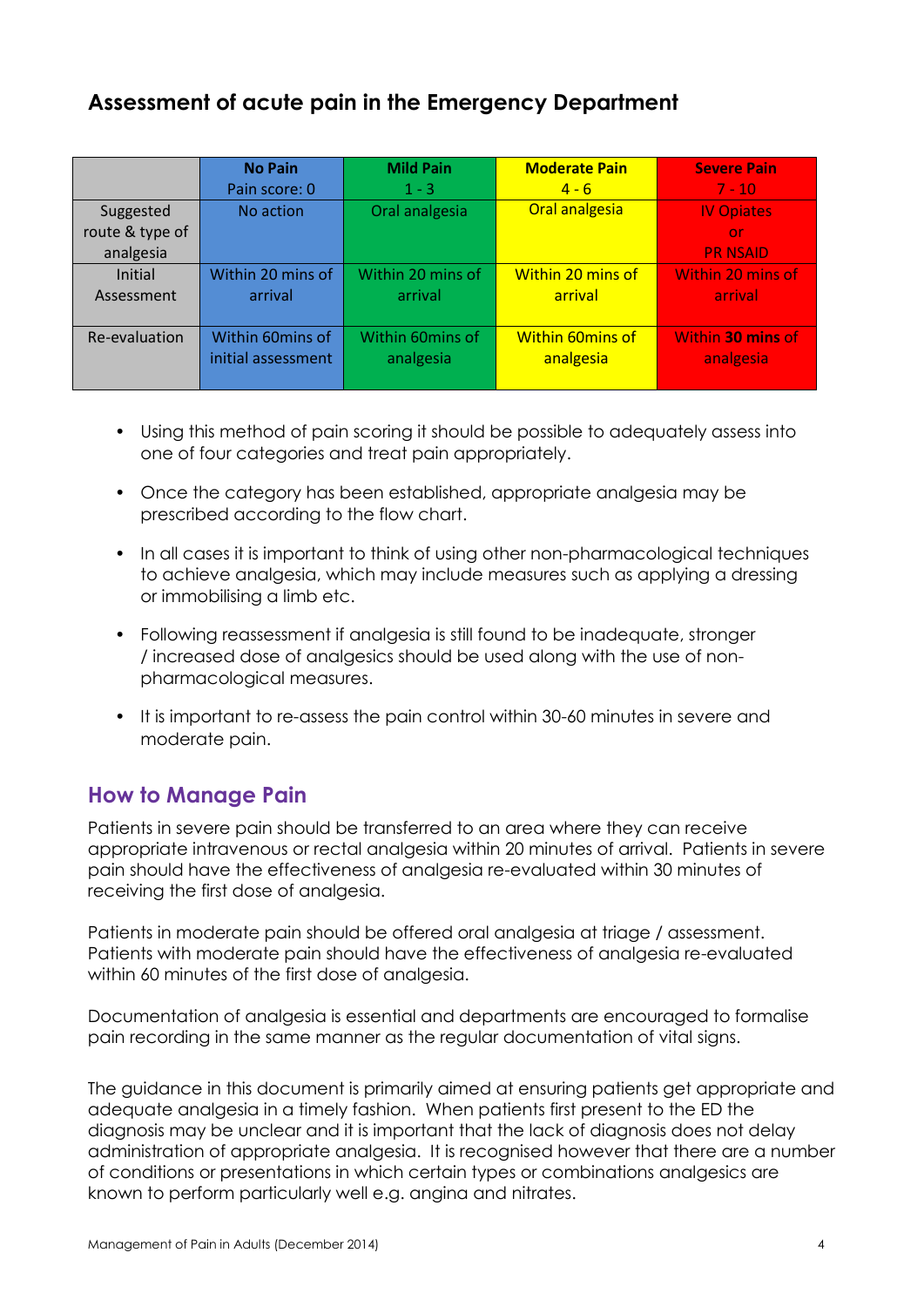Emergency physicians are sometimes placed in the very difficult position of having to decide whether a patient's pain is genuine or not (i.e. is the patient displaying 'drug seeking' behaviour?). Careful decision making is required to balance the embarrassment of 'being tricked' by a drug seeker as opposed to denying a patient with genuine pain appropriate and adequate analgesia. Being 'wise after the event' and instituting appropriate measures [see separate CEM guidance] is likely to be preferable.

### **Algorithm for treatment of undifferentiated acute pain in the Emergency Department**

|                 | <b>No Pain</b>     | <b>Mild Pain</b>  | <b>Moderate Pain</b>     | <b>Severe Pain</b> |
|-----------------|--------------------|-------------------|--------------------------|--------------------|
|                 | Pain score: 0      | $1 - 3$           | $4 - 6$                  | $7 - 10$           |
| Suggested       | No action          | Oral analgesia    | Oral analgesia           | <b>IV Opiates</b>  |
| route & type of |                    |                   |                          | or                 |
| analgesia       |                    |                   |                          | <b>PR NSAID</b>    |
| Initial         | Within 20 mins of  | Within 20 mins of | <b>Within 20 mins of</b> | Within 20 mins of  |
| Assessment      | arrival            | arrival           | arrival                  | arrival            |
|                 |                    |                   |                          |                    |
| Re-evaluation   | Within 60mins of   | Within 60mins of  | <b>Within 60mins of</b>  | Within 30 mins of  |
|                 | initial assessment | analgesia         | analgesia                | analgesia          |
|                 |                    |                   |                          |                    |



\*Other causes of distress include: fear of the unfamiliar environment, needle phobia, fear of injury severity etc. r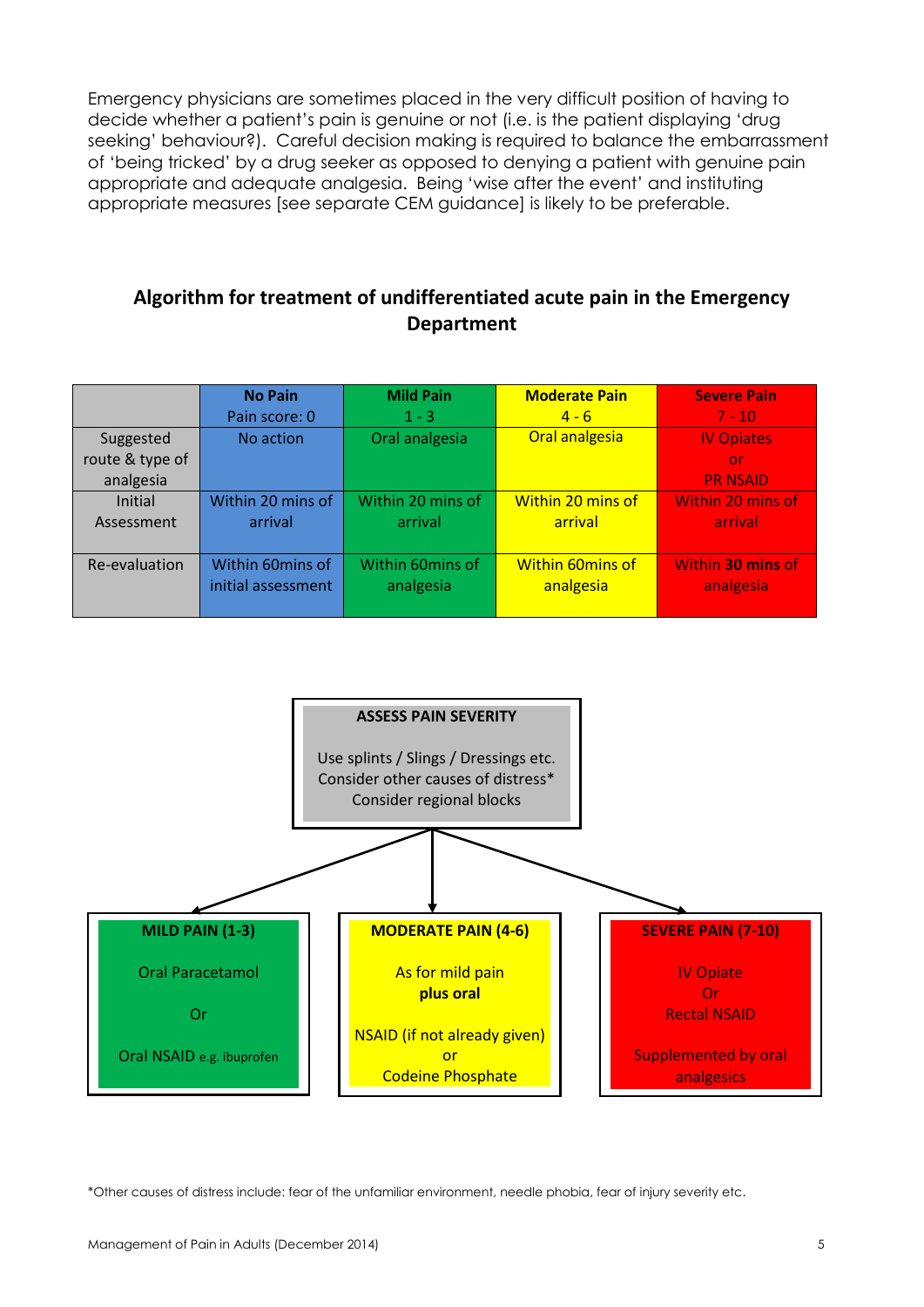When prescribing for the **elderly** it is worth remembering that paracetamol (including intravenous) is a safe first line treatment with a good safety profile. NSAIDS should be used with caution and at the lowest possible dose in older adults in view of gastrointestinal, renal and cardiovascular side effects as well as drug-drug interactions and the effects on other co-morbidities [7]. When using opiate medication in the elderly appropriate dose reduction should be used as well as anticipating any other drug interactions; particularly those acting on the central nervous system which may increase the likelihood of respiratory depression.

When prescribing in **pregnancy** the general rule is try to avoid any medication, however this is not always practical. Paracetamol is considered safe in all three trimesters, ibuprofen is best avoided and can only be used during the second trimester (if essential). Morphine and codeine can be used in all three trimesters if necessary but should be avoided during delivery.

## **Drug Notes**

#### **Paracetamol**

Available as oral, rectal and intravenous preparations. The standard oral and IV dose for adults is 1gram qds however when administering the IV preparation the dose must be adjusted for those patients weighing less than 50Kg (adults 40-49kg 750mg qds, 35-39kg 500mg qds). The IV route is particularly useful when patients need to be kept nil by mouth and rapid mild-moderate analgesia is required [6]. The rectal preparation is probably best avoided due to variable and slow absorption in adults [8].

Before prescribing paracetamol inquiry must be made regarding previous paracetamol use (including preparations such as co-codamol and OTC preparations e.g. cold relief powders as well as paramedic use prior to arrival in the ED).

#### **Non-Steroidal Anti-inflammatory Drugs (NSAIDS)**

Available as oral, rectal, intravenous and intra-muscular preparations (although it should be noted IM diclofenac has been associated with sterile abscesses following IM use).

- Ibuprofen 400mg PO tds; fewer side effects than other NSAIDs, good analgesic but relatively weak anti-inflammatory properties.
- Naproxen 500mg PO initially then 250mg every 6-8hrs in acute musculoskeletal disorders; stronger anti-inflammatory properties than ibuprofen but with relatively fewer side-effects compared to other NSAIDs<sup>[9]</sup>.
- Diclofenac 50mg PO tds, 100mg PR; particularly useful for the treatment of renal colic pain via the rectal route however in recent years concern has been raised regarding increased risk of thrombotic events (incl. MI) and Clostridium difficile [10] and it is contra-indicated in IHD, PVD, CVD and heart failure [9].

Avoid NSAIDS in asthmatics who are known to get worsening bronchospasm with NSAIDS, also avoid in patients with previous or known peptic ulcer disease. NSAIDs should be used with caution in the elderly (risk of peptic ulcer disease) and women who are experiencing fertility issues. It should also be avoided in pregnancy, particularly during the third trimester.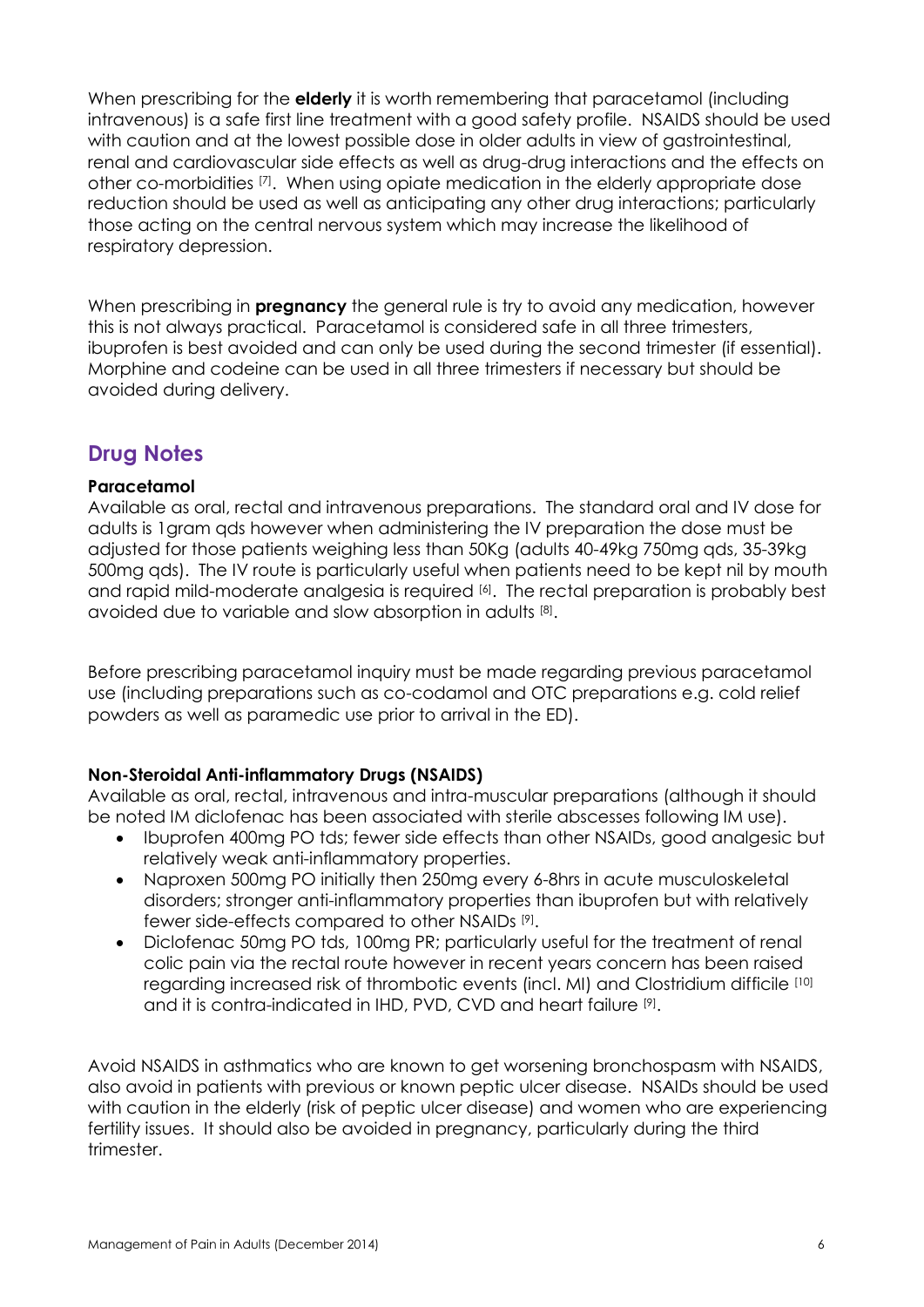#### **Opiates**

- Codeine Phosphate is available as oral and IM preparations, 30-60mg qds are typical adult doses however consider lower doses in the elderly. Codeine prescribed in combination with paracetamol is significantly more effective than codeine when prescribed alone [11] .
- Morphine is available as oral, intravenous and intra-muscular preparations (due to its relatively slow onset of action the oral preparation is not recommended for acute pain control in the ED, unless the patient is already taking the drug in which case this might be a reasonable alternative). Morphine 0.1-0.2mg/kg IV is a typical adult dose, however a titrated dose to provide the desired response is recommended; consider lower doses in the elderly.

Use with caution if risk of depression of airway, breathing or circulation. The routine prescription of an anti-emetic with an opiate is not recommended, and only required if patient is already experiencing nausea / vomiting [12]. It should be noted that the use of opioids in abdominal pain does not hinder the diagnostic process [13] .

#### **Others**

Entonox, a 50% mixture of nitrous oxide and oxygen, is very useful for short term relief of severe pain and for performing short lasting uncomfortable procedures. It should not be viewed as a definitive analgesic and EDs need mechanisms in place to ensure rapid assessment and institution of appropriate analgesia when paramedics bring patients to the ED who are using Entonox as their sole source of analgesia. Entonox should be avoided in patients with head injuries, chest injuries, suspected bowel obstruction, middle ear disease, early pregnancy and B12 or folate deficiency [14].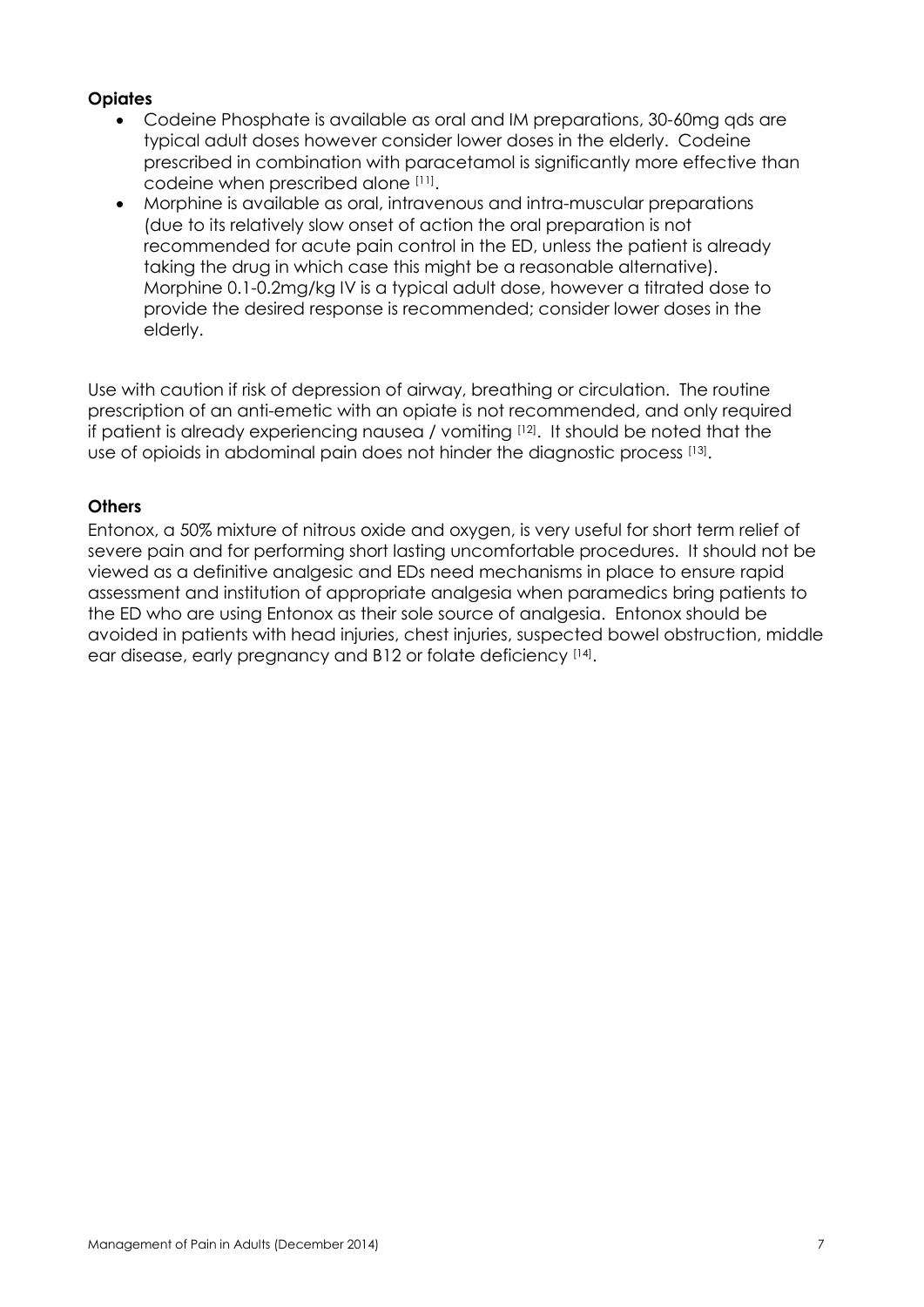## **Abbreviations**

IM intramuscular

- PO oral
- PR rectal

IV intravenous

- Kg Kilogram
- Mg Milligram
- OD once a day
- BD twice a day
- TD three times a day
- QDS four times a day
- OTC over the counter
- NSAID non-steroidal anti-inflammatory drug
- IHD ischaemic heart disease
- PVD peripheral vascular disease
- CVD cerebrovascular disease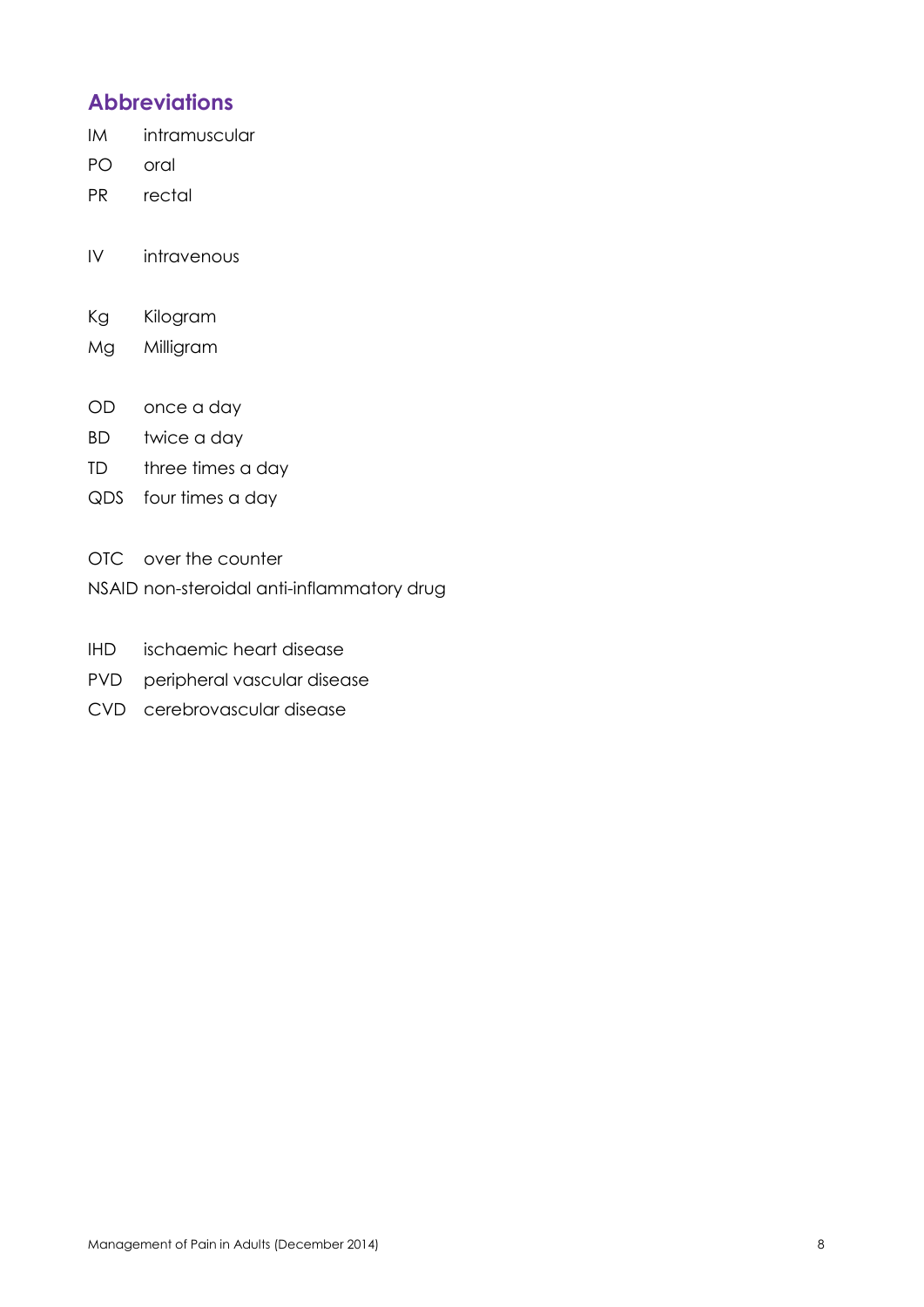#### **Authors**

James France Simon Smith Lindsay Smith (ED Pharmacist)

First published in June 2010, revised December 2014

#### **Review**

2016 or sooner if important information becomes available.

#### **Conflicts of Interest**

None

#### **Disclaimers**

The College recognises that patients, their situations, Emergency Departments and staff all vary. This guideline cannot cover all possible scenarios. The ultimate responsibility for the interpretation and application of this guideline, the use of current information and a patient's overall care and wellbeing resides with the treating clinician. The drug doses contained in the text are only indicative and the prescribing clinician should check the most up-to-date product information.

#### **Research Recommendations**

None identified. Given the high incidence of pain in an ED, and the paucity of evidence in evaluation, difficulties with identification and pain and provision of pain relief in acute settings (especially in paediatrics), and the confounding variables that are known to exist there is a lot of scope for research in this area.

#### **Audit standards**

There should be a documentation and audit system in place within a system of clinical governance.

#### **Key words for search**

Pain, analgesia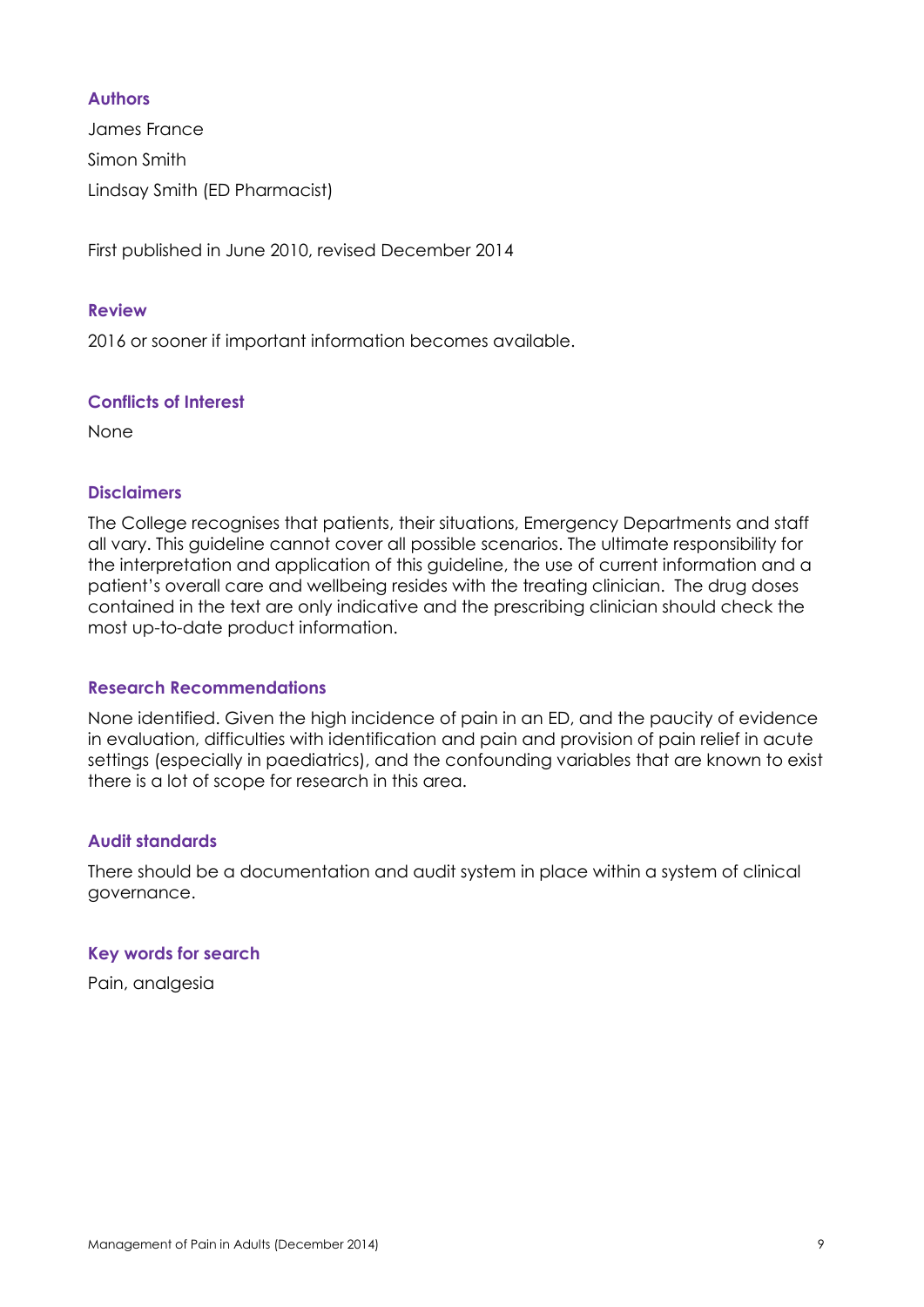## **Appendix 1**

#### **Methodology**

Where possible, appropriate evidence has been sought and appraised using standard appraisal methods. High quality evidence is not always available to inform recommendations. Best Practice Guidelines rely heavily on the consensus of senior emergency physicians and invited experts.

#### **Evidence Levels**

- 1. Evidence from at least one systematic review of multiple well designed randomised control trials.
- 2. Evidence from at least one published properly designed randomised control trials of appropriate size and setting.
- 3. Evidence from well designed trials without randomisation, single group pre/post, cohort, time series or matched case control studies.
- 4. Evidence from well designed non experimental studies from more than one centre or research group.
- 5. Opinions, respected authority, clinical evidence, descriptive studies or consensus reports.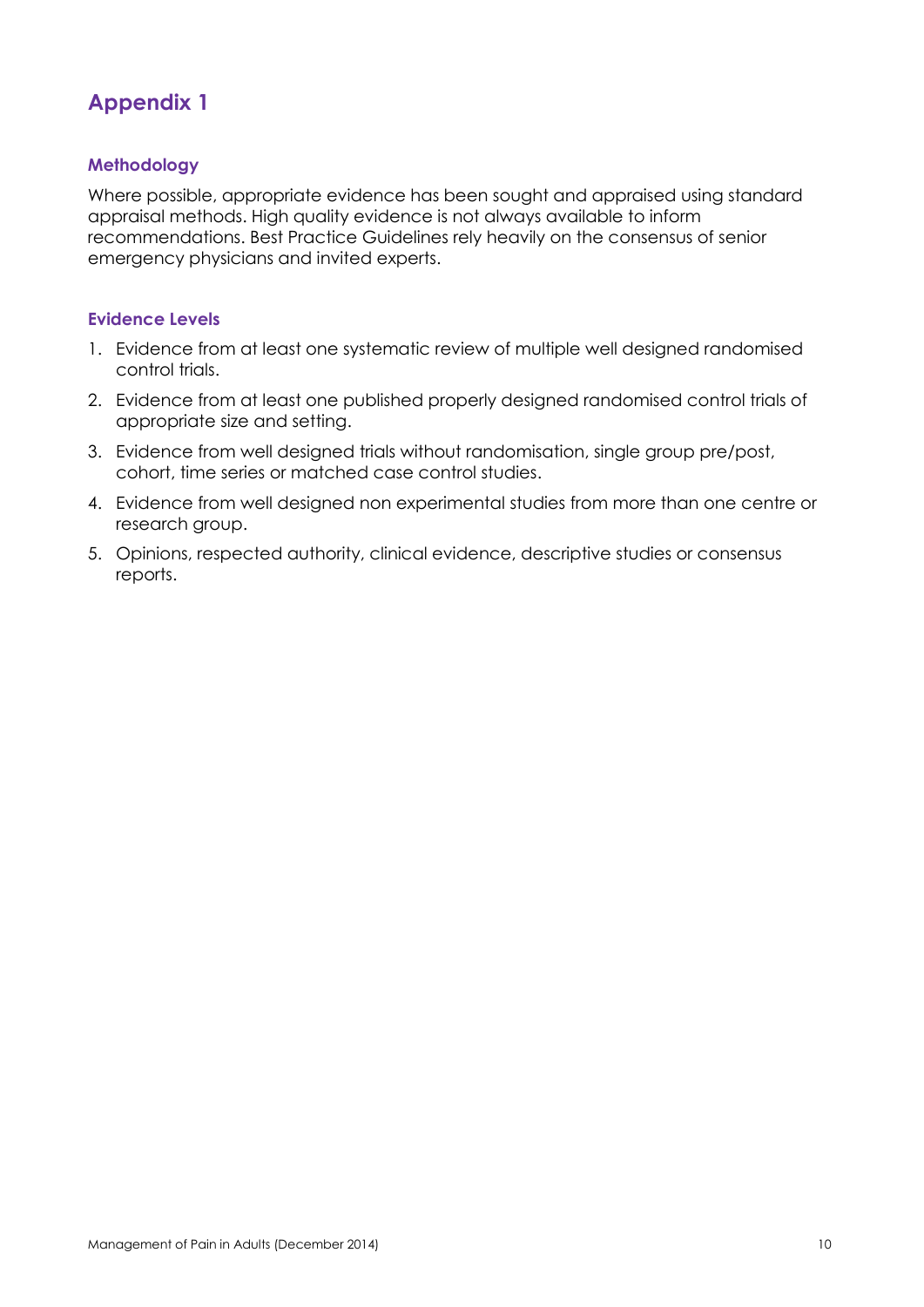## **References**

- 1. Emergency Triage, 2<sup>nd</sup> Ed. BMJ Publishing Group, 2005
- 2. Todd KH, Sloan EP, Chen C et al. Survey of pain etiology, management practices and patient satisfaction in two urban emergency departments. CJEM 2002; 4(4):252-6
- 3. Brown J, Klein C, Lewis B et al. Emergency Department analgesia for fracture pain management. Ann Emerg Med 2003;42(2):197-205
- 4. Stahmer SA, Shofer FS, Marino A et al. Do Quantitative Changes in Pain Intensity Correlate with Pain Relief and Satisfaction? Acad Emerg Med 2008; 5(9): 851-7
- 5. Motov SM, Khan AN. Problems and barriers of pain management in the emergency department: Are we ever going to get better? Journal of Pain Research 2009; 2: 5- 11
- 6. Thomas SH. Management of Pain in the Emergency Department. ISRN Emergency Medicine 2013 [http://dx.doi.org/10.1155/2013/583132. Accessed November 2014](http://dx.doi.org/10.1155/2013/583132.%20Accessed%20November%202014)
- 7. Abdulla A. Guidance on the management of pain in older people. Age and Ageing 2013; 42: i1-i57
- 8. Kuczynska J. What is the evidence to support the use of IV paracetamol for the short-term treatment of moderate to severe pain? 2013 [https://www.evidence.nhs.uk/medicine/paracetamol?ps=30&om=\[{%22srn%22%3A](https://www.evidence.nhs.uk/medicine/paracetamol?ps=30&om=%5b%7b%22srn%22%3A%5b%22%20nelm%20%22%5d%7d) [\[%22%20nelm%20%22\]}\]](https://www.evidence.nhs.uk/medicine/paracetamol?ps=30&om=%5b%7b%22srn%22%3A%5b%22%20nelm%20%22%5d%7d). Accessed November 2014
- 9. British National Formulary. BMJ Group and the Royal Pharmaceutical Society. November 2014.
- 10. Suissa D et al. Non-steroidal anti-inflammatory drugs and the risk of Clostridium difficile-associated disease. Br J Clin Pharm 2012; 74(2): 370-375.
- 11. Acute Pain. Bandolier extra [http://www.medicine.ox.ac.uk/bandolier/booth/painpag/acute.html.](http://www.medicine.ox.ac.uk/bandolier/booth/painpag/acute.html) Accessed November 2014.
- 12. Simson PM et al. Prophylactic metoclopramide for patients receiving intravenous morphine in the emergency setting: a systematic review and meta-analysis of randomized controlled trials. EMA 2011; 23(4):452-7.
- 13. Manterola C, Astudillo P, Losada H et al (2007) Analgesia in patients with acute abdominal pain. Cochrane Database Syst Rev(3): CD005660.
- 14. O'Sullivan I, Benger J. Nitrous oxide in emergency medicine. Emerg Med J 2003;20:214–217